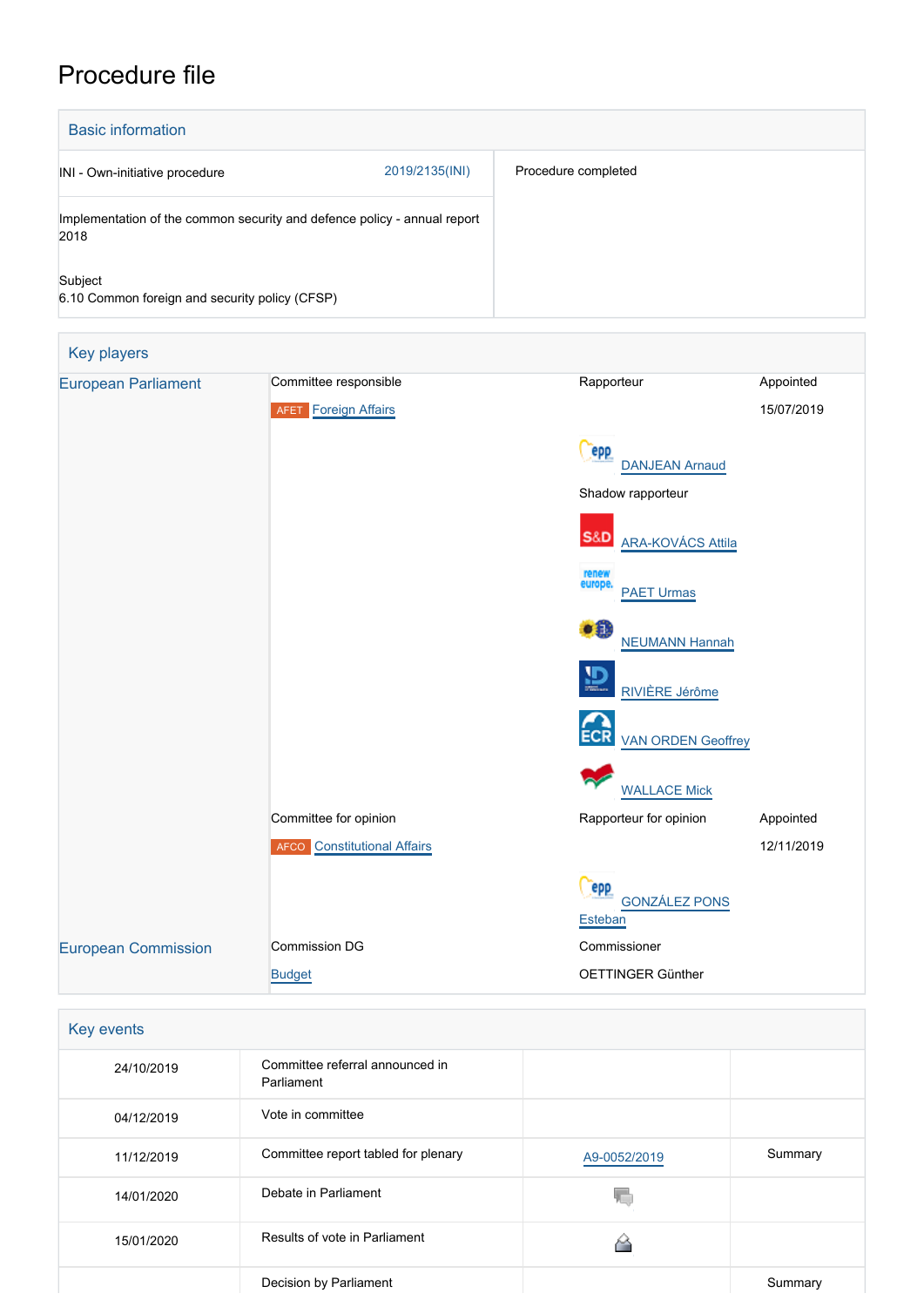| 15/01/2020 |                                | T9-0009/2020 |  |
|------------|--------------------------------|--------------|--|
| 15/01/2020 | End of procedure in Parliament |              |  |
|            |                                |              |  |

| <b>Technical information</b> |                                |  |
|------------------------------|--------------------------------|--|
| Procedure reference          | 2019/2135(INI)                 |  |
| Procedure type               | INI - Own-initiative procedure |  |
| Procedure subtype            | Annual report                  |  |
| Legal basis                  | Rules of Procedure EP 54       |  |
| Stage reached in procedure   | Procedure completed            |  |
| Committee dossier            | AFET/9/01458                   |  |

## Documentation gateway Committee draft report [PE641.445](https://www.europarl.europa.eu/doceo/document/AFET-PR-641445_EN.html) 21/10/2019 EP Amendments tabled in committee **[PE643.150](https://www.europarl.europa.eu/doceo/document/AFET-AM-643150_EN.html)** PE643.150 11/11/2019 EP Amendments tabled in committee **[PE643.151](https://www.europarl.europa.eu/doceo/document/AFET-AM-643151_EN.html)** PE643.151 11/11/2019 EP Committee opinion **AFCO AFCO [PE643.103](https://www.europarl.europa.eu/doceo/document/AFCO-AD-643103_EN.html)** 27/11/2019 EP Committee report tabled for plenary, single reading [A9-0052/2019](https://www.europarl.europa.eu/doceo/document/A-9-2019-0052_EN.html) 11/12/2019 EP Summary Text adopted by Parliament, single reading [T9-0009/2020](https://www.europarl.europa.eu/doceo/document/TA-9-2020-0009_EN.html) 15/01/2020 EP Summary

## Implementation of the common security and defence policy - annual report 2018

The Committee on Foreign Affairs adopted the own-initiative report by Arnaud DANJEAN (EPP, FR) on the implementation of the common security and defence policy - annual report.

In a persistently uncertain and unpredictable security context, Members reaffirmed that European strategic autonomy is a legitimate and necessary ambition and must remain a priority objective of the CFSP and European defence policy.

Need to develop and strengthen European strategic autonomy

The report stressed that European strategic autonomy is based on the EU's ability to enhance its freedom to assess its autonomous operational capacity, including credible military forces, its industrial capacity to produce the equipment needed by its forces and its political capacity to take decisions where circumstances so require. Such autonomy reflects the objective of assuming greater responsibility for European security, in order to defend its common interests and values, with its partners as far as possible, and alone when necessary. It presupposes the EU's capacity to assess a crisis situation and take a decision autonomously, which necessarily implies an independent and effective decision-making process, means of evaluation and freedom of analysis and action.

Members are of the opinion that the affirmation of European strategic autonomy depends on the establishment of a comprehensive CFSP supported by European defence cooperation in the technological, capability, industrial and operational fields. Only concrete and flexible cooperation based on pragmatic initiatives will make it possible to gradually overcome difficulties, forge a genuine common strategic culture and shape common responses tailored to the main security and defence challenges facing the Union.

In order to increase the EUs strategic autonomy, Member States should increase defence spending and aim for a target of 2% of GDP, invest more urgently in security and defence, and ensure that solidarity and cooperation on defence becomes the norm.

Members considered it appropriate to pursue a restrictive arms export policy for all types of weapons, including for dual-use goods. They urged the Member States to comply with the EU Code of Conduct on Arms Exports.

## CSDP missions and operations

Members considered that the Union must become a more robust player in crisis management, conflict resolution and peacekeeping, if possible together with other regional and international organisations, such as the United Nations and the African Union, in line with its commitment to multilateralism, but also alone when the situation requires it. They encourage the European External Action Service (EEAS) and Member States to introduce a more forward-looking approach to planning and capability development and to anticipate future needs so that the Union can provide a strong response to crises and conflicts.

Member States and European bodies are encouraged to maintain a high level of commitment in Africa. The report highlighted the Union's overall commitment to the Sahel and the Horn of Africa through six civilian and military missions and welcomed the effort made to regionalise the operation of civilian missions in the Sahel in the face of security challenges which go beyond the framework of the States where European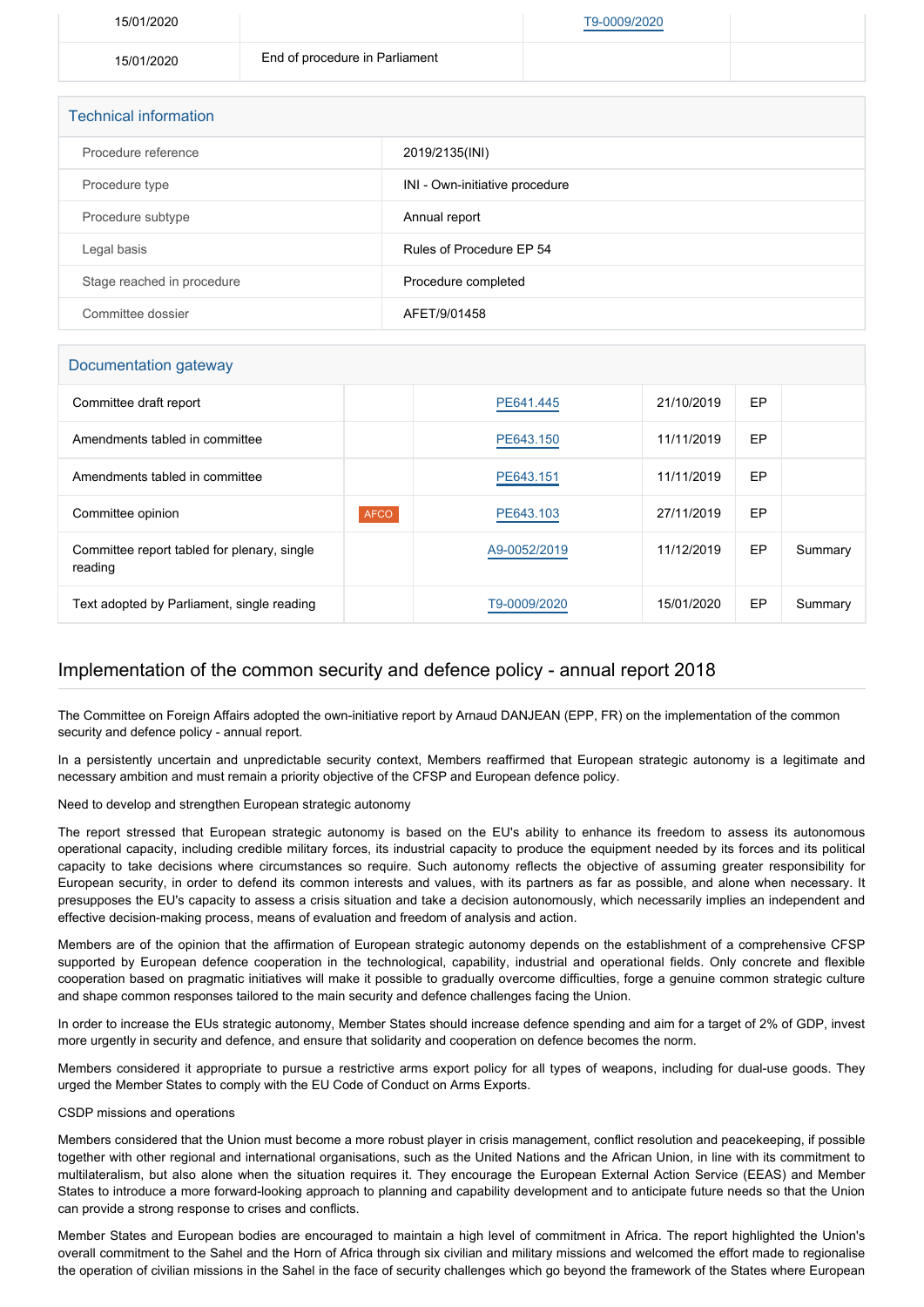missions are deployed. It reaffirmed the strategic importance of Eastern Europe and the Western Balkans for the security and stability of the Union and stressed the need to focus and strengthen the Union's political commitment to this region.

Noting, however, that the effectiveness of CSDP missions and operations in general is hampered by persistent structural weaknesses and the growing reluctance of Member States and European institutions to make them more robust, Members called for a common European solution to remedy this. They stressed the need to regularly evaluate missions and operations in order to improve their effectiveness and the importance of joint training and exercises between European armed forces as well as parallel and coordinated exercises between the EU and NATO. They stressed the importance of reviewing the Athena mechanism with a view to increasing the effectiveness of the funding mechanism for CSDP military operations and missions.

## Capability and industry

The report stressed that achieving European strategic autonomy will necessarily be based on increasing the Member States capabilities and defence budgets, and on strengthening the European defence technological and industrial base.

Members welcomed the Commission's proposal of June 2017 to create a European Defence Fund (EDF) that would coordinate, complement and amplify national defence investment, encourage cooperation between Member States in the development of ultra-modern and interoperable defence technologies and equipment, and support an innovative and competitive defence industry throughout the Union, including cross-border SMEs. They also welcomed the Commission's proposal to allocate EUR 6.5 billion to military mobility projects in the next MFF.

Members supported the effective implementation of Permanent Structured Cooperation (PESCO) as an essential step towards closer security and defence cooperation between Member States. They also stressed the strategic dimension of the space sector for Europe, highlighting the need to make progress in developing technologies with both civilian and military uses which are capable of ensuring European strategic autonomy.

## Defence cooperation and CSDP partnerships

The EU and the United Kingdom will still share the same strategic environment and the same threats to their peace and security after Brexit. Members consider it essential to maintain strong, close and special defence and security cooperation between the Union and the United Kingdom after Brexit.

Furthermore, recalling NATO's fundamental role in collective defence, Members are convinced that the EU-NATO strategic partnership is essential for addressing the security challenges facing Europe and its neighbourhood. EU-NATO cooperation should take full account of each of the two institutions specific features and roles and continue with full respect for the principles of inclusiveness and reciprocity and the decision-making autonomy of both organisations.

### Institutional framework

Members welcomed the announcement of the creation of a Directorate-General for the Defence and Space Industries within the European Commission, under the responsibility of the Internal Market Commissioner. They also undertook to ensure close parliamentary monitoring and scrutiny of European defence missions, instruments and initiatives.

They called for progressive steps towards a common defence policy and, ultimately, the establishment of a common defence. They called for the drafting of a European Defence Strategy and for the elaboration of a European Union White Paper on Security and Defence as an essential strategic tool to reinforce the governance of the Union's defence policy.

## Implementation of the common security and defence policy - annual report 2018

The European Parliament adopted by 496 votes to 113 with 103 abstentions a resolution on the implementation of the Common Security and Defence Policy - annual report.

## Deterioration in the EUs security situation

Parliament took note of the continuing deterioration of the security situation in the European Union, which faces a multitude of challenges affecting the security of its Member States and citizens.

Members stressed the EU's interest in being actively engaged in its neighbourhood, considering that instability at the Union's borders and in its immediate neighbourhood (North Africa, Middle East, Caucasus, Balkans, Eastern Mediterranean, Russian aggression against Ukraine and Georgia, etc.) as well as in its more distant neighbourhood (Sahel, Horn of Africa, etc.) represented a direct and indirect threat to the security of the continent.

Moreover, some global players (United States, China, Russia) but also a growing number of regional players (Turkey, Iran, Saudi Arabia, etc.) are seeking to assert power through a combination of unilateral diplomatic posturing, shifts in alliances, destabilising activities of a primarily hybrid nature and increasing military build-ups. Members deplored the fact that some of these actors deliberately circumvent, or even attempt to destroy, multilateral mechanisms, the principles of the UN Charter and the relevant provisions of international law, which are essential for peacekeeping.

Parliament took the view that the EU has been slow to react, politically, diplomatically and militarily, to new crises and to this new international situation. In the specific area of defence, insufficient investment, lack of capabilities and interoperability, as well as political reluctance to implement the provisions laid down in the European Treaties, have prevented the EU from playing a decisive role in external crises and from making full use of its potential.

Stressing that no country is in a position to face the security challenges facing the European continent and its immediate environment alone, Parliament called on the European Council to make the use of qualified majority voting in the Council in the field of the Common Security and Defence Policy (CSDP) a political priority, where the Treaty on European Union (EU Treaty) so permits.

Need to develop and strengthen European strategic autonomy

Members reaffirmed that European strategic autonomy is a legitimate and necessary ambition and that it must remain a priority objective of the